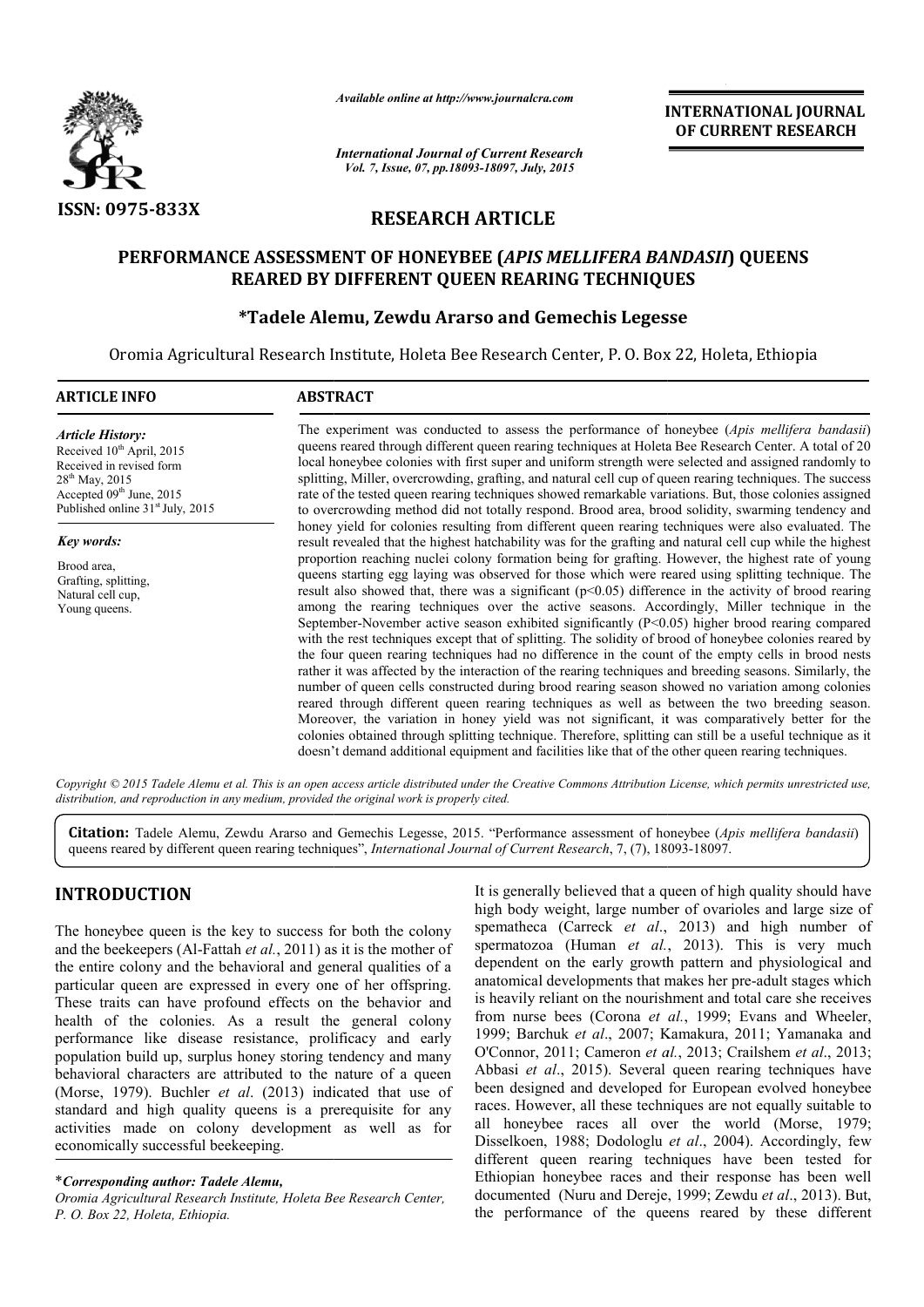techniques has not been evaluated. Therefore, the aim of this study was to assess the performance of honeybee (*Apis mellifera bandasii*) queens reared by different queen rearing techniques.

# MATERIALS AND METHODS

The study was carried out at Holeta Bee Research Center from May 2011 to June 2013. For this study, 20 local honeybee colonies with uniform strength in Langstroth hive having one super box were used. These colonies were randomly allocated to splitting, Miller, overcrowding, grafting and natural cell cup queen rearing techniques.

### Queen rearing techniques

#### *Splitting*

Rearrangement of resources and insertion of queen excluder for split colonies was made one day in advance to splitting. Those combs with eggs, appropriate larvae, pollen and honey were situated in the super above the queen excluder. The next day, splitting of the colonies was done carefully with much proportion of worker bees in the queenless super box by forcing them using smoke through the entrance. Subsequently, the queen right splits were moved 1 km away from the original place, whereas the queenless splits were left in their original places.

#### *Miller*

In a Miller method new foundation sheets were given to selected mother colonies before a week to get newly laid eggs and young larvae. Dequeening and eliminating of uncapped brood for colonies assigned to Miller technique as starter were made one day in advance to inserting the eggs and young larvae from the mother colonies. Accordingly, three to four brood combs with eggs and appropriate larvae were chosen and taken from the colonies selected for mother colonies. Those selected brood combs were cut in a zigzag manner in order to expose the appropriate larvae at the edge of the combs. Then, the cut combs were immediately given to the dequeened colonies.

#### *Overcrowding*

Colonies assigned to this technique were overcrowded by reducing the supers as well as by preventing supering when they actually required additional space. Inspection was made nine days after removing super to observe the construction of queen cells.

#### *Grafting*

To rear queens using grafting method three colonies were made as starter colonies by dequeening them a day before grafting. After twenty four hours, the combs with young larvae were chosen and taken from the colonies selected for mother colonies. Twenty larvae were grafted in to 20 plastic cell cups and fixed on cell bars facing the cells upside down and given back to the starter colonies.

#### *Natural cell cup*

Like that of grafting, to rear queens by natural cell cup three queenless starter colonies were made a day before preparing the strips. Strips of cells containing twenty young larvae were prepared in the laboratory by destroying two cells and leaving every third cells intact on the strips. Then, the strip was fixed by tying on cell bar using frame wire facing the cells upside down just like that of grafting and given to starter colonies for rearing. Observations were made on the third day to count the number of larvae accepted for each technique.

#### Finisher colony preparation

Three queen right colonies with super box and queens restricted to brood chamber with queen excluder were prepared as finisher colonies a day before harvesting matured pupae from colonies of each technique. On the ninth day, number of queen cells constructed from each technique was recorded and sealed queen cells were cut and taken to the queen cages. Then, the pupae in the cages were given back to the finisher colonies for incubation until hatching. Data on number of harvested pupae, hatched out virgin queens, established nuclei colonies and queen started egg laying for each technique was recorded.

#### Nuclei colony preparation

Nuclei colonies were formed for the hatched out virgin queens from all techniques. Accordingly, one frame of sealed brood, pollen and nectar comb were given for each prepared nuclei boxes. Moreover, a good balance of young and flying workers bees were poured in to the formed nuclei boxes until the frames were well covered with bees. Two additional frames of foundation sheets were given to the formed nuclei boxes to keep the brood nest temperature. One of the newly emerged queens in cages were placed inside each of the prepared nuclei colonies for 24 hours so that the worker bees could recognize her before finally released.

## Brood area, brood pattern and swarming tendency evaluation

The total brood area was measured every month of first (September to November) and second (April to June) active seasons to determine the brood population using 5cm x 5cm gridded wooden frame by putting it over each side of the brood combs. The total brood unit areas were calculated from the area occupied by the brood. Besides, brood pattern was also measured by inserting cardboard that delimits100 cells over a section of sealed brood. The percentage of brood pattern was calculated by subtracting empty cells from that of restricted 100 cells (Delaplane *et al.*, 2013). Swarming tendency of the colonies was evaluated by counting the number of queen cells constructed from all colonies under the study. The counted cells were removed instantly to avoid double counting on subsequent observations.

#### Honey yield evaluation

In the study area honey was harvested during both first and second active seasons. The major honey harvesting month was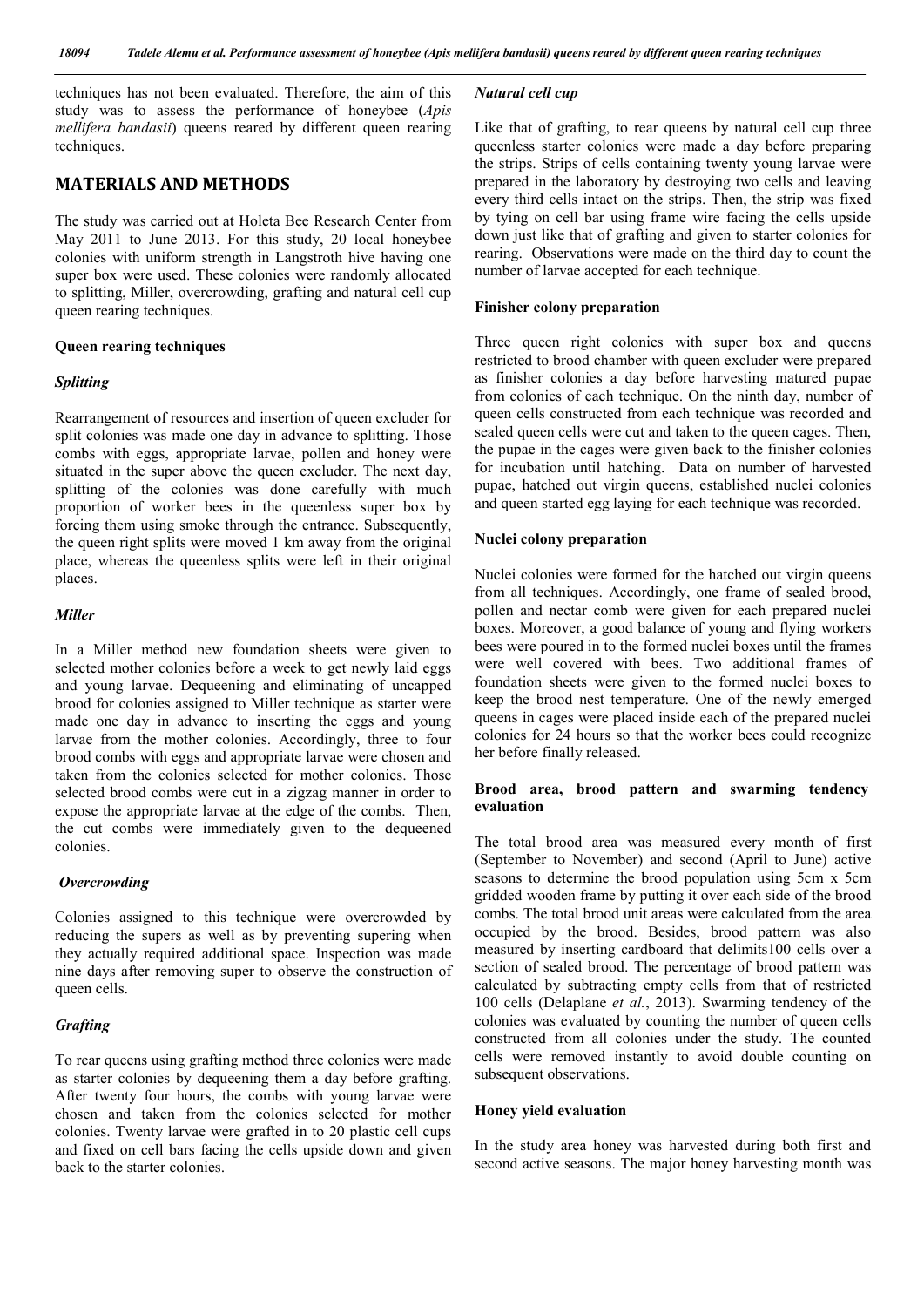in June followed by minor harvesting in November. To obtain honey yield data, frames with sealed honey combs were taken out of the hives and each frame with sealed honey was weighed before extraction with centrifugal honey extractor. Then, the empty frames after extracting the honey were weighed. Finally, net honey yield data was obtained by deducting weight after extraction from the weight before the extraction.

#### Data Management and Statistical Analysis

Data were entered into computer using Microsoft excel and data analysis was carried out using the descriptive statistical package. Data were analysed by General Liner Model (GLM) SPSS version 20. LSMEANS at 5% significant level was used for comparison of means.

## RESULTS AND DISCUSSION

#### Response of colonies to different queen rearing techniques

The result indicated that colonies induced to different queen rearing techniques in general produced mature queen pupae. However, those colonies assigned to overcrowding method did not respond during the study period. This result is in consent with report by Nuru and Dereje (1999) that indicated raising queens using overcrowding technique may not always give good responses. Weiss (1983) also indicated that weather, nectar and pollen flow conditions influence the reproductive instinctive behavior of the honeybees. The highest number (54) of queen pupae were harvested from splitting technique while the least (39) is from natural cell cup (Fig. 1). The low response of natural cell cup could be attributed to some factors such as mechanical damage to the larvae during preparation of strips and the age variation of the larvae that were offered to starter colonies that led to higher rejection.



Figure 1. Production of mature queen pupae from colonies under different queen rearing techniques

Like that of the number of queen pupae, there was a variation in the percentage of the hatchability of the pupae among the techniques. The efficiency of hatching queens was 90%, 89%, 83%, and 65% for grafting, natural cell cups, splitting and Miller, respectively (Fig. 2). This indicates that percent hatchability of virgin queens was higher for grafting and

natural cell cups. Even though higher percentage of hatched queens was obtained from grafting and natural cell cups, more (53%) virgin queens reached egg laying stage for splitting technique and the least (40%) was observed for Miller technique.



Figure 2: Percent of hatched pupae, formed nuclei and queen started egg laying for different queen rearing techniques

Splitting is found to be a useful queen rearing technique due to not only the more percent of virgin queens reared through this method reached egg laying stage but also does not require much facilities as that of grafting (Nuru and Dereje, 1999). It only requires rearrangement of resources and insertion of queen excluder one day in advance of splitting. Specifically, in the Miller method new foundation sheet should be given a week before to selected mother colonies to get newly laid eggs and young larvae. Starter colony formation for grafting and natural cell cup techniques should take place 24 hrs before larva is given to formed starter colonies since colonies do not recognize the given larvae at that moment and even they removed out the larvae from artificial cell cups (Nuru and Dereje, 1999). Also, in grafting process of transferring one day old larvae from the worker cell to the artificial cell cups requires materials like grafting tool, cell cups, cell bar, cold light or magnifying glass and royal jelly (Ratnieks and Nowogrodzki, 1988; Johnstone, 2008; Knoxfield, 2008; Buchler *et al.*, 2013). Similarly, preparation of strips of cells containing young larvae has to be conducted in the laboratory in the case of natural cell cup technique (Zewdu *et al.*, 2013). However, splitting almost doesn't demand additional equipment. Therefore, with its higher fertile queen production rate, it is a better rearing technique especially for resource poor and less skilled local beekeepers.

### Brood area, brood pattern and swarming tendency evaluation

The Two-Way General Linear Model (GLM) computed on brood area and brood solidness data from the four treatments showed that there was an interaction between treatments (rearing techniques) and seasons at p values equals to 0.004 and 0.0142 for brood area and brood solidness, respectively. Nevertheless, neither the main effects (the treatments and the seasons) nor their interaction was significant for the number of queen cell constructed. General Linear Model (GLM) analysis of the brood area, brood solidness and queen cells constructed of resulting colonies from four rearing techniques during spring (September to November) and autumn (April to June) is depicted in Table 1.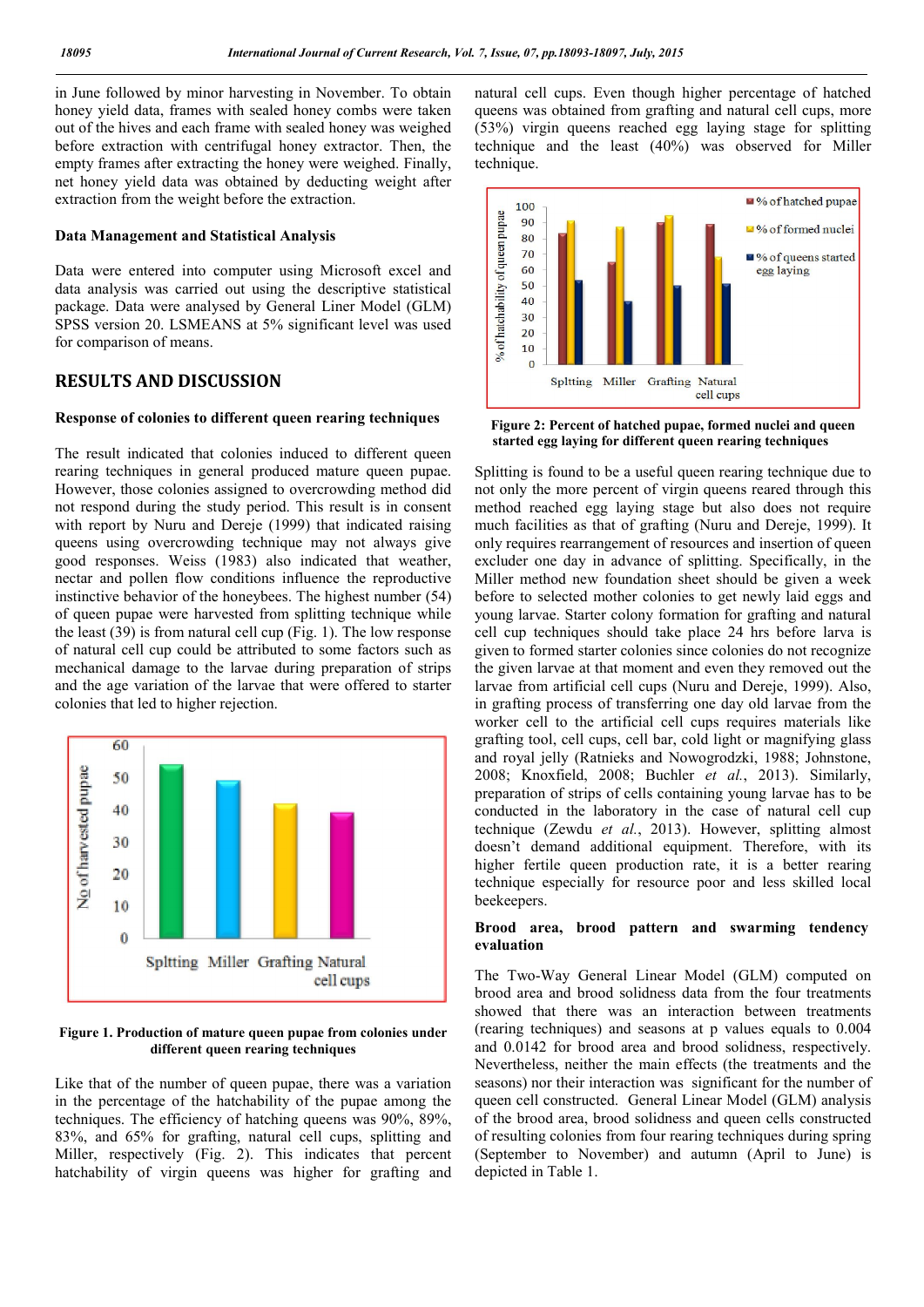| Table 1. Average brood area, empty cells and number of queen |
|--------------------------------------------------------------|
| cells performances in two breeding seasons of colonies       |
| reared by different queen rearing techniques                 |

| Breeding<br>seasons  | Treatment                                  | Brood area                                                                                            | Empty cell<br>per 100 cells                                                                   | No of<br>queen cell<br>constructed                                                |
|----------------------|--------------------------------------------|-------------------------------------------------------------------------------------------------------|-----------------------------------------------------------------------------------------------|-----------------------------------------------------------------------------------|
| Spring<br>(September | Splitting<br>Miller<br>Grafting            | $7083.33 \pm 757.92^{ab}$<br>8371.43±701.70 <sup>a</sup><br>5330.14 $\pm$ 701.70 <sup>bc</sup>        | $9.00 \pm 1.71$ <sup>ab</sup><br>$7.93 \pm 1.59^b$<br>$6.36 \pm 1.59^b$                       | $0.17 \pm 0.10^a$<br>$3.00 \pm 0.92$ <sup>a</sup><br>$0.86 \pm 0.92$ <sup>a</sup> |
| to<br>November)      | Natural<br>cell cup                        | $3407.14 \pm 701.70$ <sup>cd</sup>                                                                    | $12.57 \pm 1.59^a$                                                                            | $1.29 \pm 0.92$ <sup>a</sup>                                                      |
| Autumn<br>(April to  | Splitting<br>Miller<br>Grafting<br>Natural | $3233.25 \pm 656.38$ <sup>d</sup><br>2525.00±587.08 <sup>d</sup><br>$1889.14 \pm 701.70$ <sup>d</sup> | $1.62 \pm 1.48$ <sup>c</sup><br>$1.90 \pm 1.32$ <sup>c</sup><br>$5.79 \pm 1.59$ <sup>bc</sup> | $0.63 \pm 0.86^a$<br>$0.70 \pm 0.80^a$<br>$0.71 \pm 0.92$ <sup>a</sup>            |
| June)                | cell cup                                   | $2697.86 \pm 701.70$ <sup>d</sup>                                                                     | $1.33 \pm 1.59$ <sup>c</sup>                                                                  | $1.00 \pm 0.92$ <sup>a</sup>                                                      |

Values followed by different letters within a column are significantly different at  $\alpha \leq 0.05$ 

The largest brood area was recorded in queens reared through Miller followed by splitting during the spring. But brood area difference between the two techniques was non significant  $(p<0.05)$  rather the results were significant compared to the same techniques in autumn as well as to the rest two techniques in spring. On the other hand, the least brood area was obtained from colonies reared through grafting technique. Though this was with the smallest brood area, it was not statistically significant  $(p<0.05)$  from the colonies obtained through splitting, Miller, and natural cell cup in autumn, and natural cell cup in the spring. Therefore, these results suggest that queens reared by Miller and splitting techniques during spring displayed better brood rearing activity. The current result is also in line with the previous findings of Nuru and Dereje (1999). This is due to the availability of adequate pollen and nectar producing honey plants in the first active season while there are only few honeybee forages in the second active season. During first active season, a lot of potentially pollen and nectar producing plant species such as *Trifollium species, Bidens species, Ceolasia argentea, Guizotia scabra, Vicia faba, Plantago lanceolatum* and, different grasses and weeds were blooming, whereas only *Eucalyptus globules* was flowering in the study area during the second active season.

The quantity of brood area reflects the rate of population growth that can be used to anticipate the size of adult honeybee population in the future (Harbo, 1993). Emsen (2006) also indicated that estimating of the colony population development is the most important parameter to be considered in any activities of honeybee colonies that can be evaluated through total brood area measurement. In addition to brood area, brood pattern is also one of the important parameter used to determine the strength and well beings of honeybee colonies which depends on the quality of honeybee queens. The solidity of brood of honeybee colonies reared by the four queen rearing techniques had no difference in the count of the empty cells in brood nests rather it was affected by the interaction of the rearing techniques and breeding seasons. Accordingly, the highest counts of empty cells were obtained from natural cell cups followed by splitting techniques during spring breeding season. This record was 7.93 and 6.36 for Miller and grafting in spring, respectively. All the techniques in the autumn breeding season fall in a very good brood pattern (Laidlaw, 1979). Fewer than 11% brood solidness that expressed as percent of empty

worker cells in a brood patch of 100 cells is considered as very good brood pattern (Laidlaw, 1979). According to Delaplane *et al*. (2013) the acceptable level of empty cells is typically less than 10%. Therefore, this result indicated that only the natural cell cup technique failed in unacceptable level of brood solidness. Similarly, number of queen cells constructed during brood rearing season showed no variations among colonies reared using the four queen rearing techniques as well as between the two breeding seasons (Table 1).

#### Honey yield evaluation

Honey yield from the colonies reared using different queen rearing techniques showed that there was no significant yield variation among the techniques (Table 2). However, it was comparatively better for the colonies obtained through splitting technique. In a given apiary honeybee colonies might produce more honey than others within uniform environmental conditions and type of flora. This production differences can be due to variations in the strain of bee and the quality of the queen in the individual colonies (Knoxfield, 2008).

Table 2. Average honey yield in kilograms per colony reared by the different queen rearing techniques per season

| Queen rearing techniques | Honey yield (Kg)           |
|--------------------------|----------------------------|
| Splitting                | 5.1 $\pm$ 1.0 <sup>a</sup> |
| Miller                   | $3.8 \pm 1.8^a$            |
| Grafting                 | $4.8 \pm 0.3^a$            |
| Natural cell cup         | $3.2 \pm 0.6^a$            |

Because colonies headed by high quality queens can build adequate foragers that enable the colonies to store surplus honey. Hence, a high egg laying queen is required to sustain a large number of worker bees. The larger the population of worker bees, the higher is the number and proportion of foragers that serve as taskforce to bring in nectar and store it as honey.

#### Conclusions and Recommendations

The colonies from queens reared through the four rearing techniques had performed differently in terms of matured pupae production, percent hatchability of ripen pupae, percent of virgin queens started egg laying, brood area and brood percent of brood solidness. Our results demonstrated that splitting and Miller displayed relatively higher number of matured pupae production whereas the highest rate of young queens starting egg laying was observed for splitting. Similarly, better brood rearing activity was recorded for queens from Miller and splitting during the first active season (September to November) and the percent of their brood solidness was within the acceptable range. The number of queen cells constructed during brood rearing season showed no variations among colonies reared through different queen rearing techniques as well as between the two breeding seasons. Moreover, the variation in honey yield was not significant, it was comparatively better for the colonies obtained through splitting technique. Therefore, for these facts rearing queens using splitting during the spring could be forwarded as a better technique for resource poor and less skilled local beekeepers.